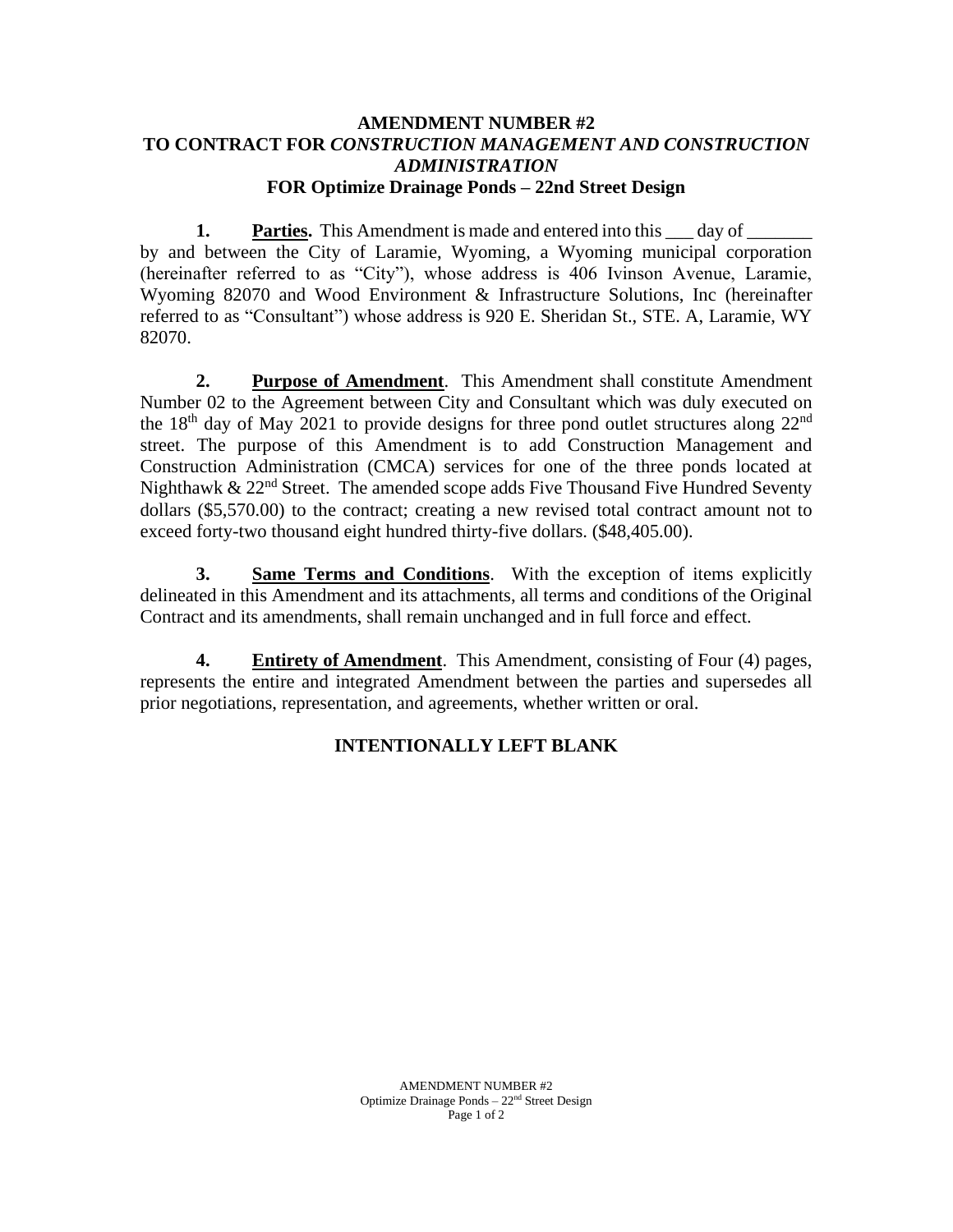IN WITNESS WHEREOF, the City of Laramie Public Works Department has caused this amendment to be signed and executed in its behalf by the Public Works Director, and duly attested by the Consultant who has signed and executed this Agreement, the day and year first written above.

CITY OF LARAMIE, WYOMING:

 $By:$ Paul Weaver, Mayor and President of the City Council

Attest: Nancy Bartholomew, CMC City Clerk

**CONSULTANT:**

**Wood Environment & Infrastructure Solutions** 

By:\_\_\_\_\_\_\_\_\_\_\_\_\_\_\_\_\_\_\_\_\_\_\_\_\_\_\_\_\_

Witness \_\_\_\_\_\_\_\_\_\_\_\_\_\_\_\_\_\_\_\_\_\_\_\_

AMENDMENT NUMBER #2 Optimize Drainage Ponds – 22nd Street Design Page 2 of 2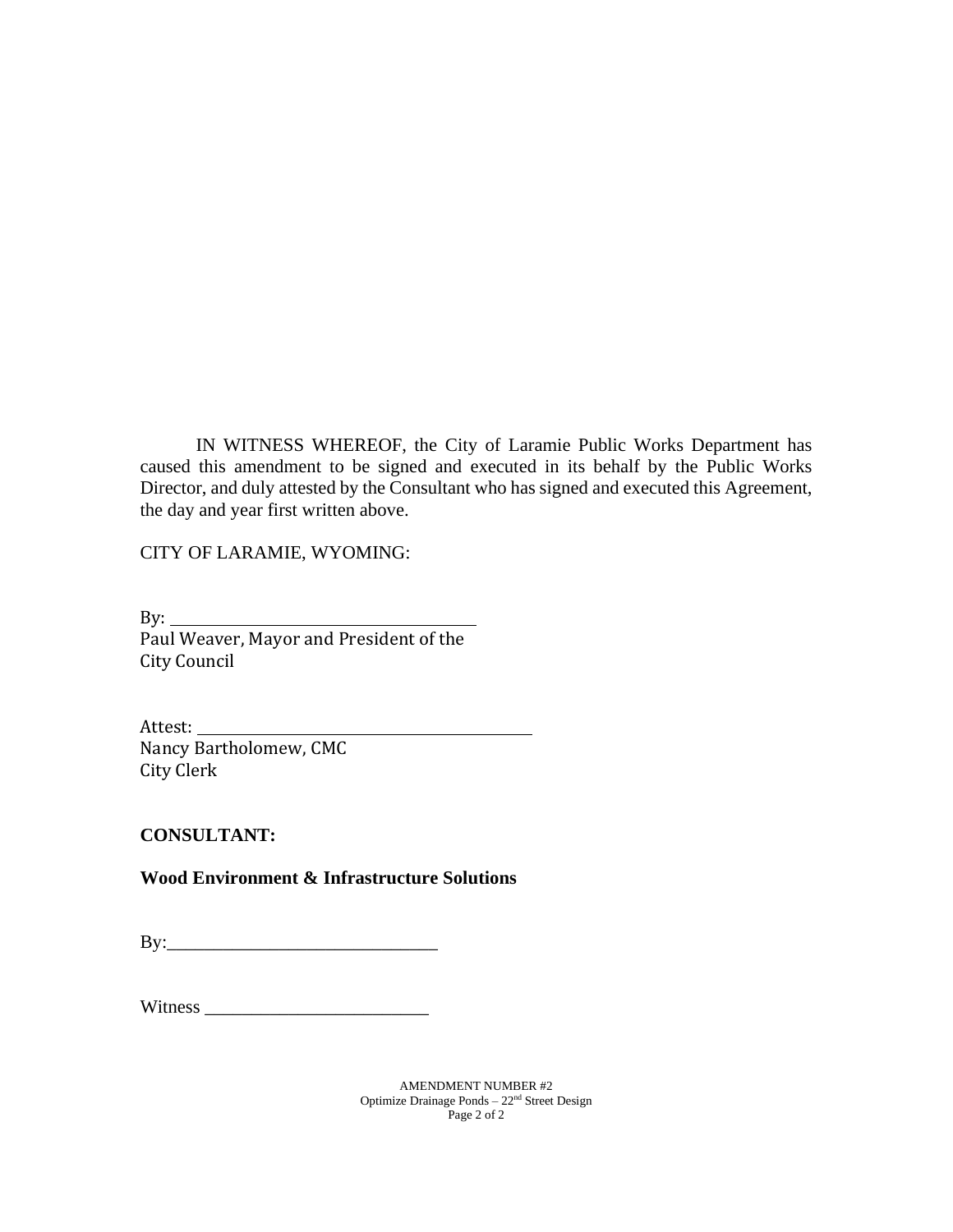

April 6, 2022

City of Laramie P.O. Box C Laramie, WY 82073 Attention: Mr. Mark Hazelett

## Re: Revised Proposal to Provide Services During Construction for the Optimize Ponds Project – Nighthawk Pond Only

Dear Mr. Hazelett:

Wood Environment & Infrastructure Solutions, Inc. (Wood) is pleased to submit this revised proposal to provide professional services during the construction of the Optimize Ponds Project, for Nighthawk Pond only.

Scope of Work: Wood's scope of work will include:

- 1) Attend pre-construction conference
- 2) On-site observation of key work items
- 3) Response to contractor and City questions

Assumptions regarding Wood's scope of work:

- Engineer of Record and Civil Technical Professional will attend pre-construction conference (1 hour each).
- Wood's level of effort for on-site observation assumes: up to 8 hours of oversight per week for a duration of 4 weeks for a Civil Technical Professional (total of 32 hours), and up to 2 hours of oversight per week for a duration of 4 weeks for the Engineer of Record (total of 8 hours), and up to 2 hours of administrative support.
- Response to City and Contractor questions will require up to 2 hours for the Engineer of Record and up to 4 hours for the Civil Technical Professional.
- This contract will be administered on a time and materials basis. If the level of effort described and shown in the attached detailed cost breakdown is exceeded, Wood will notify the City in writing to request additional funding.

### Staffing:

Engineer of Record: Aaron Murray, PE, CFM Civil Technical Professional: Ross Davenport, EIT or Blake Shields, EIT Administrative Support: Sheila Tesch

**Compensation:** Wood can complete the described scope of work for a fee of five thousand, five hundred and seventy dollars (\$5,570). A detailed breakdown of the fee is attached.

Please contact me at 307-460-3249 if you have any questions or if you need additional information.

Sincerely,

### Wood Environment & Infrastructure Solutions, Inc.

amon Munay

Aaron Murray, PE Laramie Branch Manager

Wood Environment & Infrastructure Solutions 920 E. Sheridan St., Suite A Laramie, WY 82070 Tel +1 (307) 460 3249